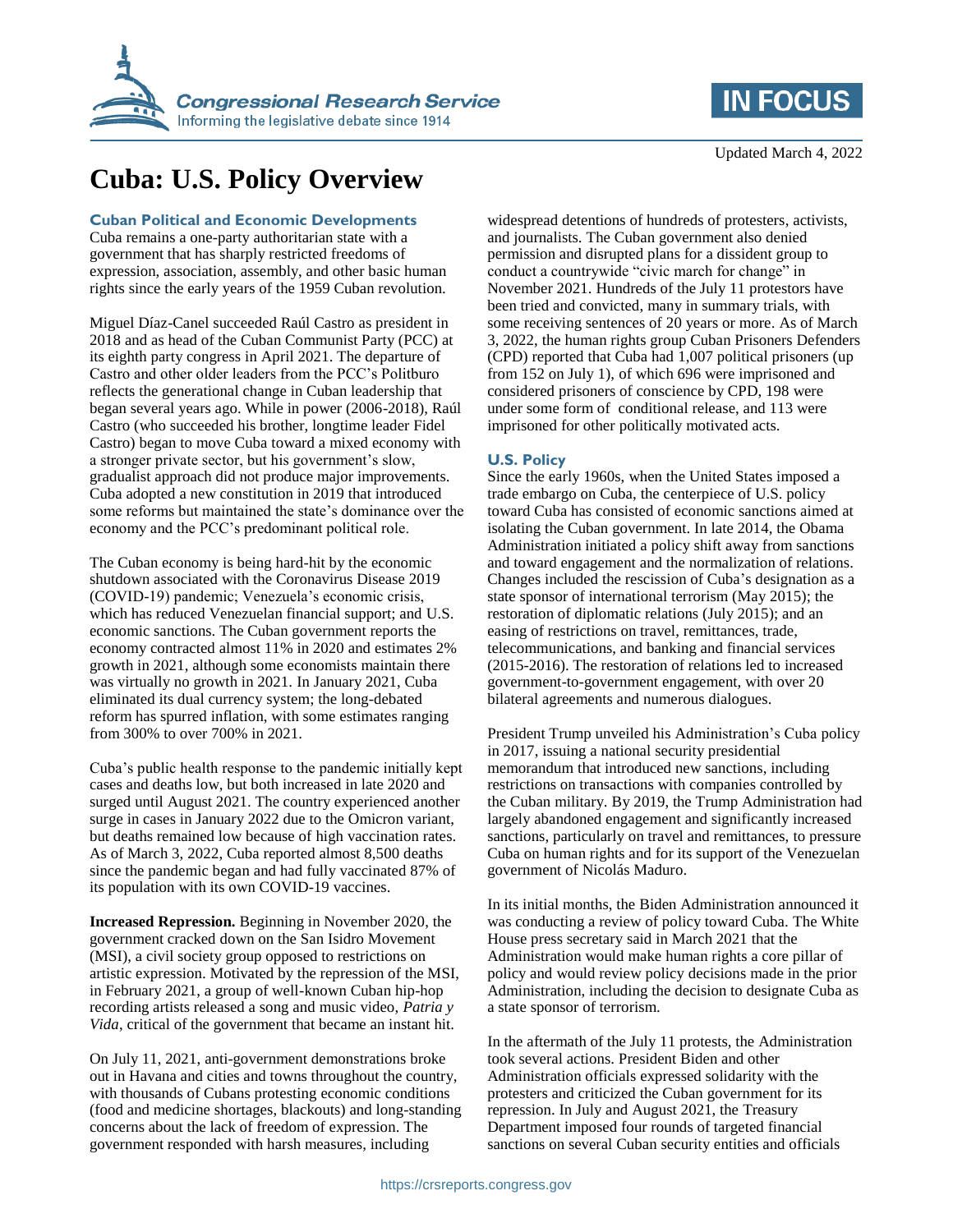involved in actions to suppress the peaceful, democratic protests. In November 2021, the State Department imposed visa restrictions on officials implicated in suppressing a planned civic march; in January 2022, it imposed visa restrictions on officials connected to the detention, sentencing, and imprisonment of the July 11 protesters.

Among other actions, the Administration established a working group to identify the most effective ways to get remittances directly to the Cuban people, began reviewing plans to increase staffing at the U.S. Embassy in Havana to facilitate consular services and engagement with civil society, and stated it was actively collaborating with the private sector to identify creative ways to ensure Cuban citizens have internet access. On March 3, 2022, the U.S. Embassy in Havana announced it would initiate limited resumption of some immigrant visa services.

#### **Selected U.S. Sanctions Imposed Since 2017**

**Transactions with the Cuban Military.** In 2017, the State Department published a list of entities controlled by the Cuban military, intelligence, or security services with which direct financial transactions would disproportionately benefit those services or personnel at the expense of the Cuban people or private enterprise. Last updated in January 2021, this "Cuba restricted list" includes 231 entities (ministries, hotels, and numerous businesses).

**Travel and Remittances.** Since 2019, the United States has increased restrictions on travel and remittances. These have included eliminating people-to-people educational travel, prohibiting cruise ships and private and corporate aircraft from going to Cuba, suspending commercial flights to cities other than Havana, and prohibiting U.S. travelers from staying at over 400 hotels and private residences identified as owned or controlled by the Cuban government. The Treasury prohibited processing of remittances through entities on the "Cuba restricted list," which resulted in Western Union ceasing its operations in Cuba in 2020.

**Terrorism Designations.** In May 2020, then-Secretary of State Pompeo (pursuant to the Arms Export Control Act) included Cuba in the annual list of countries certified as *not cooperating fully* with U.S. anti-terrorism efforts for the first time since 2015. Secretary of State Antony Blinken also included Cuba on the annual list in May 2021. In January 2021, pursuant to several laws, Pompeo designated the Cuban government as a state sponsor of international terrorism, citing Cuba's harboring several U.S. fugitives and members of Colombia's National Liberation Army.

#### **Injuries of U.S. Embassy Personnel**

Between late 2016 and May 2018, 26 U.S. Embassy Havana community members suffered a series of unexplained injuries, including hearing loss and cognitive issues. In December 2020, the National Academies of Sciences, Engineering, and Medicine released a report concluding the most plausible mechanism for the source of the health symptoms was directed pulsed radio frequency energy. U.S. officials maintain that investigations into the cause or source of these anomalous health incidents have not reached a conclusion. A number of U.S. government and military officials worldwide have reported these

symptoms since 2016. Congress enacted legislation (P.L. 117-46) in September 2021 authorizing payment to Central Intelligence Agency and State Department personnel who experience certain brain injuries. The National Defense Authorization Act for FY2022 (P.L. 117-81), approved in December 2021, has provisions to address health care and treatment, national security challenges, and U.S. government coordination of the response to the incidents.

## **117 th Congress: Legislative Action on Cuba**

Congress is continuing consideration of the Biden Administration's FY2022 request of \$20 million for Cuba democracy and human rights programming (same as provided annually since FY2014) and \$12.973 million for Cuba broadcasting (same as appropriated in FY2021). Both the House-approved and Senate introduced versions of the FY2022 foreign aid appropriations bill (H.R. 4373, H.Rept. 117-84; S. 3075) would fully fund both programs. Of the \$20 million for Cuba democracy programs, the House bill would provide not less than \$5 million to support free enterprise, private business organizations, and people-topeople and cultural activities. In contrast, the Senate bill would provide \$5 million for such activities in addition to the \$20 million in democracy funding.

On human rights, the House and Senate approved H.Res. 760 and S.Res. 310, in November and August 2021, respectively; both resolutions expressed solidarity with Cubans demonstrating peacefully, condemned Cuba's acts of repression, and called for the immediate release of arbitrarily detained Cuban citizens. The Senate also passed: S.Res. 37 in April, expressing solidarity with the MSI; S.Res. 81 in May, honoring *Las Damas de Blanco*, a woman-led human rights group; S. 2045 in July, which would rename the street in front of the Cuban Embassy after a democracy activist; and S.Res. 489 in January 2022, commending Cuban pro-democracy and human rights activists, including José Daniel Ferrer Garcia.

Among other bills, H.R. 198 would permit Cuban nationals to play U.S. professional baseball; H.R. 287, S. 689, and S. 3468 would prohibit the rescission of Cuba's designation as a state sponsor of terrorism until Cuba satisfies certain conditions; H.R. 6907 would direct the Secretary of Homeland Security to reinstate the processing of applications for parole under the Cuban Family Reunification Parole Program, and H.R. 2684 would establish such a program in U.S. immigration law; S. 249 and H.R. 3625 would lift economic sanctions; S. 1694 would lift trade restrictions; S. 2138 would allow certain Cuban medical personnel working in third countries admission into the United States; H.R. 5069 would direct the Secretary of State to facilitate unrestricted internet access in Cuba; and H.R. 5557/S. 2990, among its provisions, would impose sanctions on foreign persons for engaging in certain transactions related to Cuba.

Also see CRS Report RL31139, *Cuba: U.S. Restrictions on Travel and Remittances*; and CRS Report R45657, *Cuba: U.S. Policy in the 116th Congress and Through the Trump Administration*.

**Mark P. Sullivan**, Specialist in Latin American Affairs